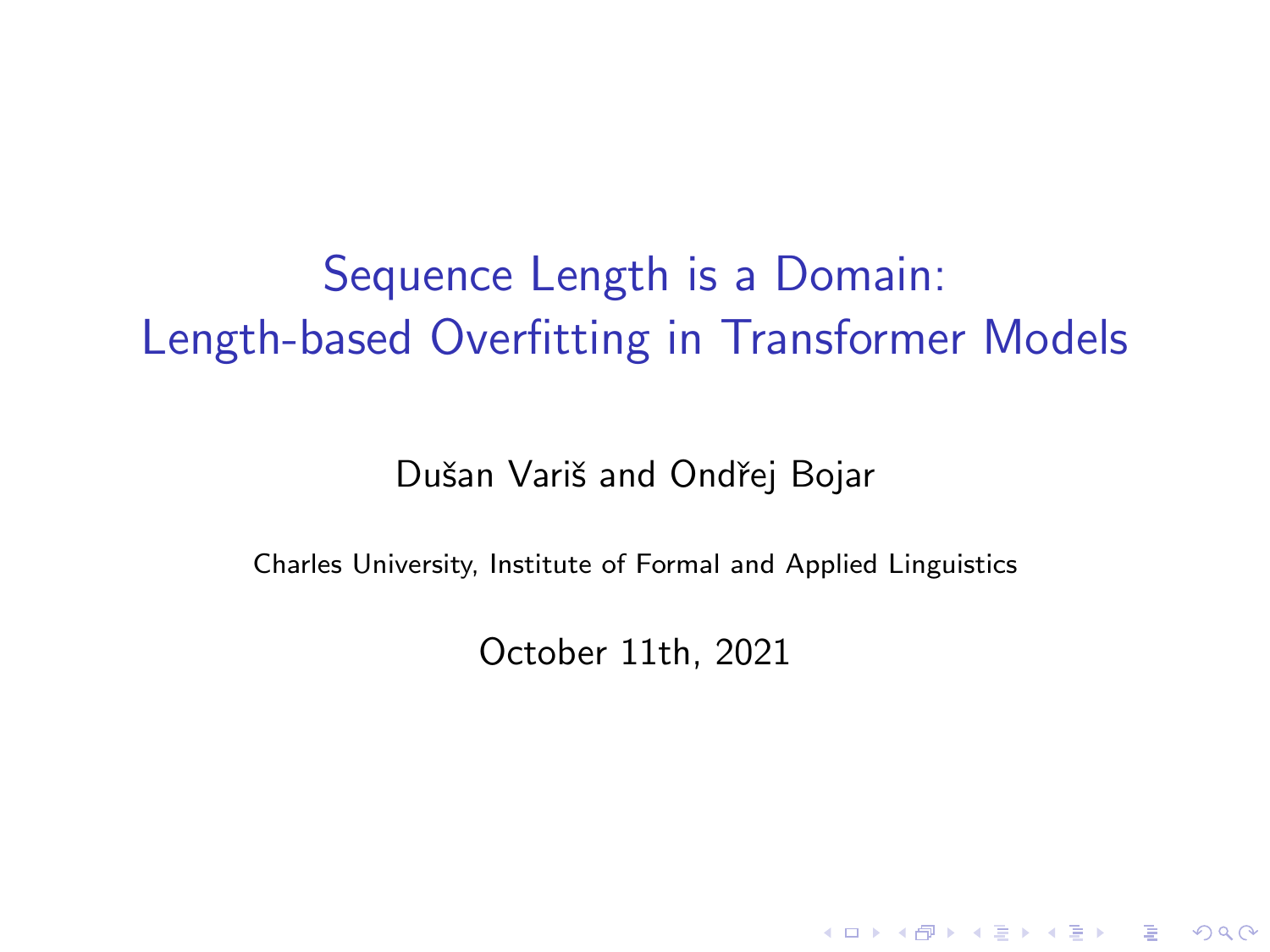# Overfitting in Transformers

- ▶ Recent models (e.g. GPT-3) increase both in size and in number of training instances.
- $\triangleright$  We suspect that an overlap in the train-test data could lead to overestimation of model generalization ability.

4 0 > 4 4 + 4 = + 4 = + = + + 0 4 0 +

- **In Long-range dependencies in transformer:** 
	- result of poor modeling ability  $(?)$  ...
	- $\blacktriangleright$  ... or lack of data with long-range dependencies?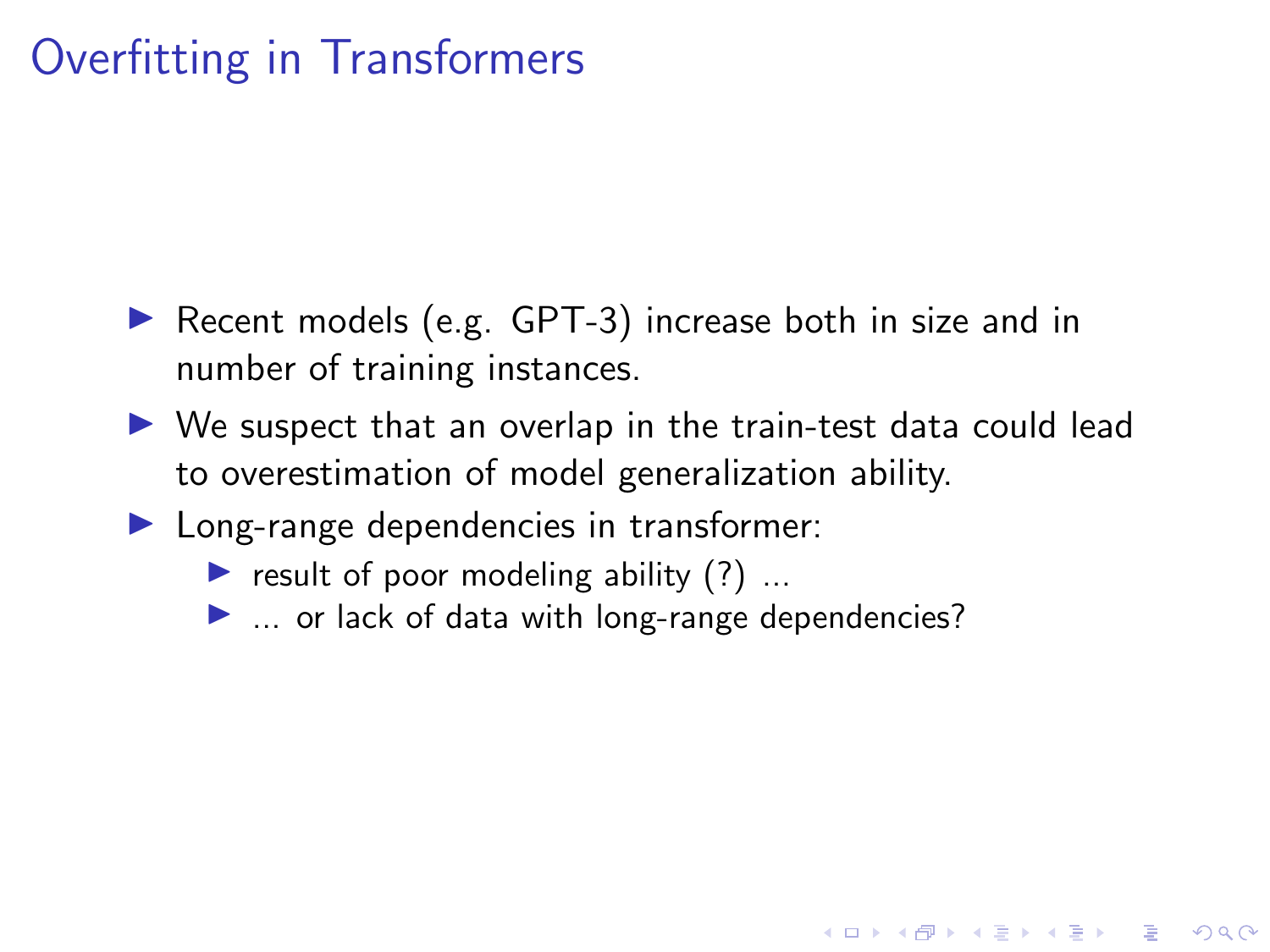# Mock Task: String Editing

#### $\blacktriangleright$  Easier evaluation:

- $\blacktriangleright$  clear distinction between examples,
- $\triangleright$  no ambiguity in correct answers,
- $\blacktriangleright$  accuracy metric: exact match with correct solution

| Input                                                                 | Output |  |
|-----------------------------------------------------------------------|--------|--|
| push $1 \mid 1 \; 0 \; 1 \; 0$<br>$reverse -   1 0 0 1 1   1 1 0 0 1$ | 10101  |  |

K ロ ▶ K 個 ▶ K 할 ▶ K 할 ▶ 이 할 → 9 Q Q →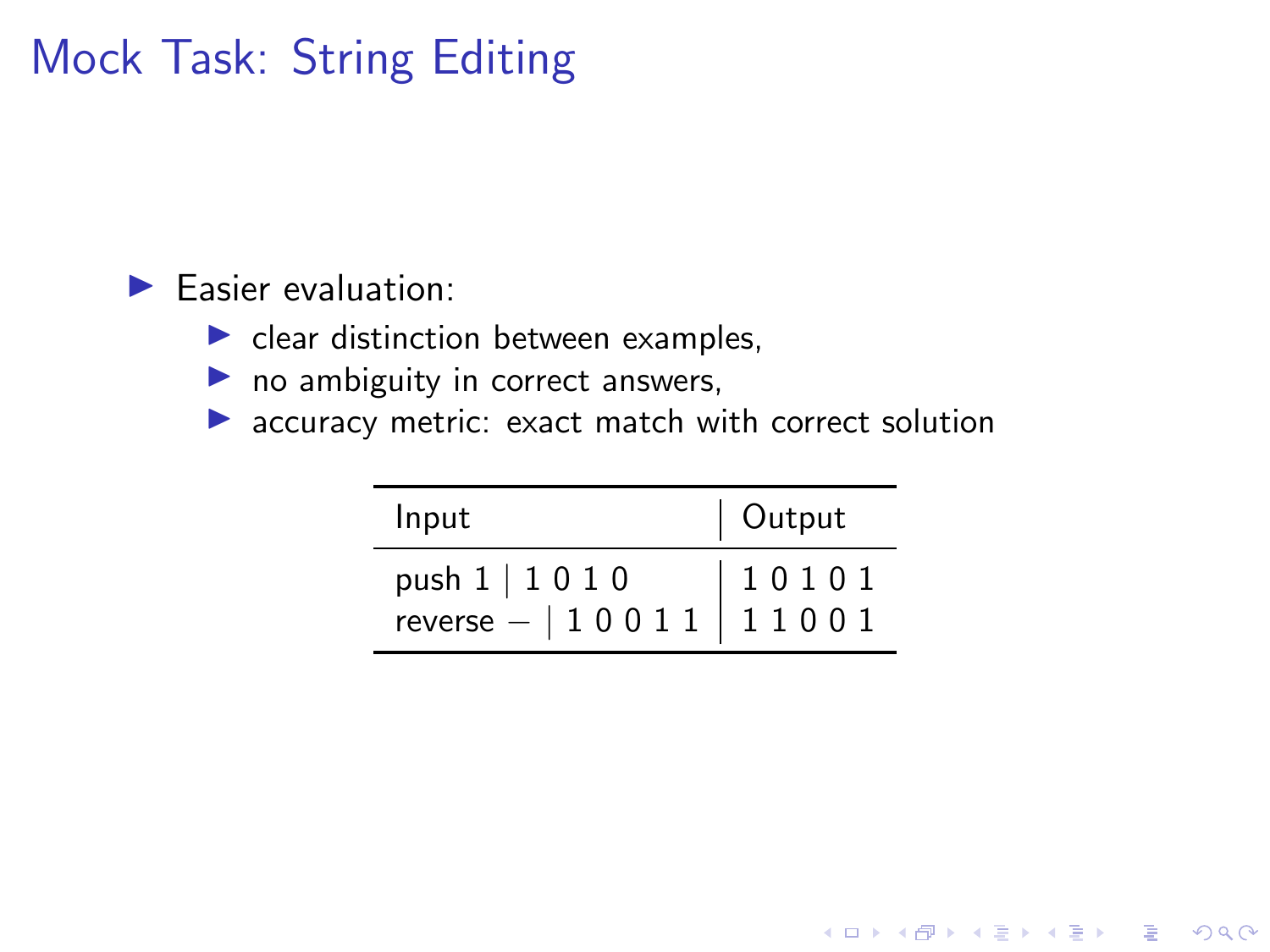# String Editing: Results

- $\blacktriangleright$  Training lengths: 10-15
- $\triangleright$  train/test sequence length mismatch  $\rightarrow$  the models fail horribly

|         | $0 - 10$ | 11-15 | 16-20 |
|---------|----------|-------|-------|
| copy    | 62.6     | 100.0 | 0.0   |
| push    | 59.1     | 100.0 | 0.0   |
| pop     | 0.1      | 100.0 | 0.0   |
| shift   | 52.5     | 100.0 | 0.0   |
| unshift | 41.2     | 100.0 | 0.0   |
| reverse | 0.0      | 84.4  | 0.0   |
| all     | 15.822   | 97.5  | 0.978 |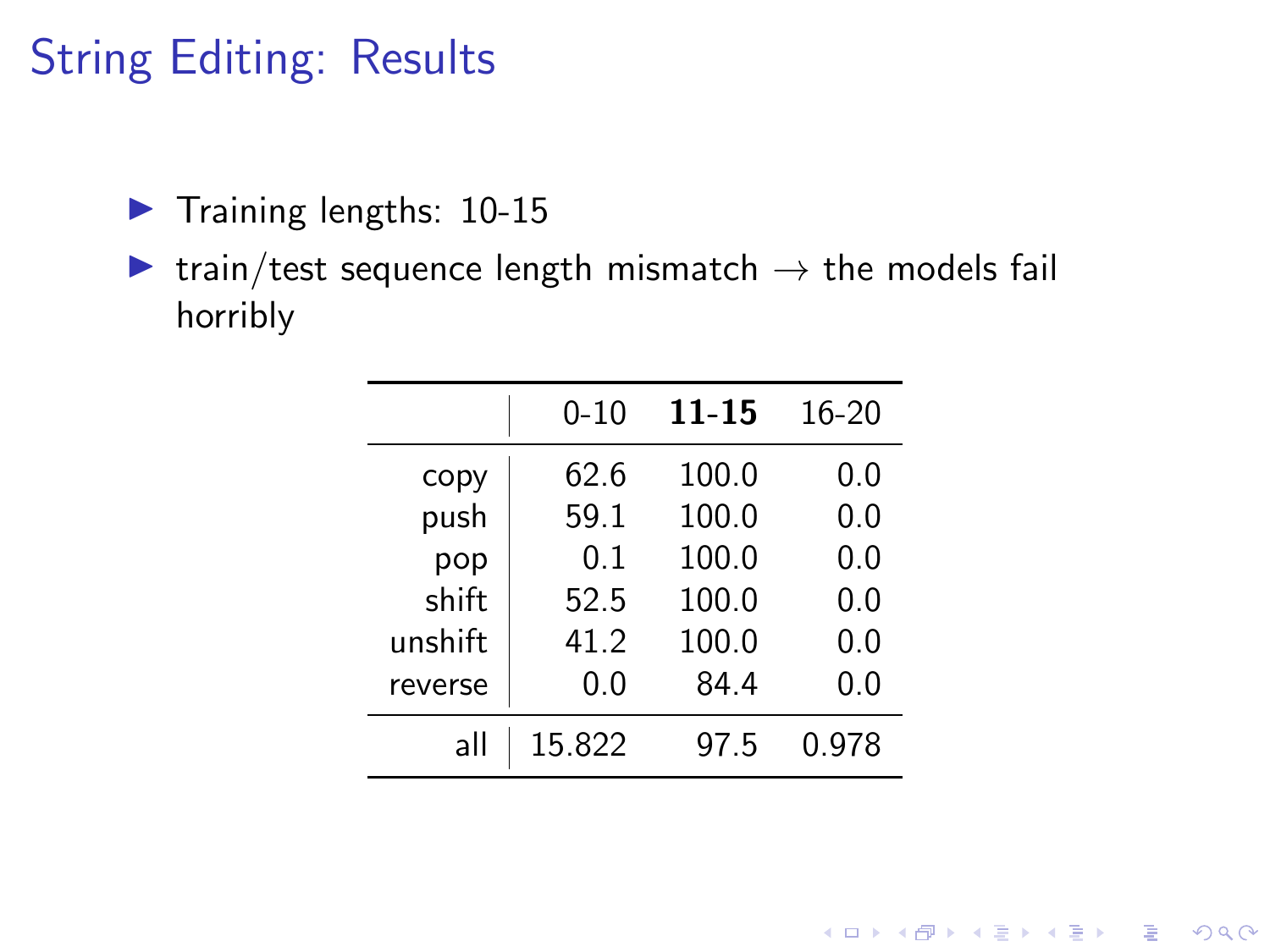### Machine Translation

▶ Split CzEng 2.0 (Kocmi et al., 2020) into buckets based on target-side (or source-side) sequence length (after subword tokenization).

K ロ ▶ K 個 ▶ K 할 ▶ K 할 ▶ 이 할 → 9 Q Q →

- $\blacktriangleright$  Train a separate system on each training bucket.
- $\blacktriangleright$  Evaluate on WMT newstest split in a similar way.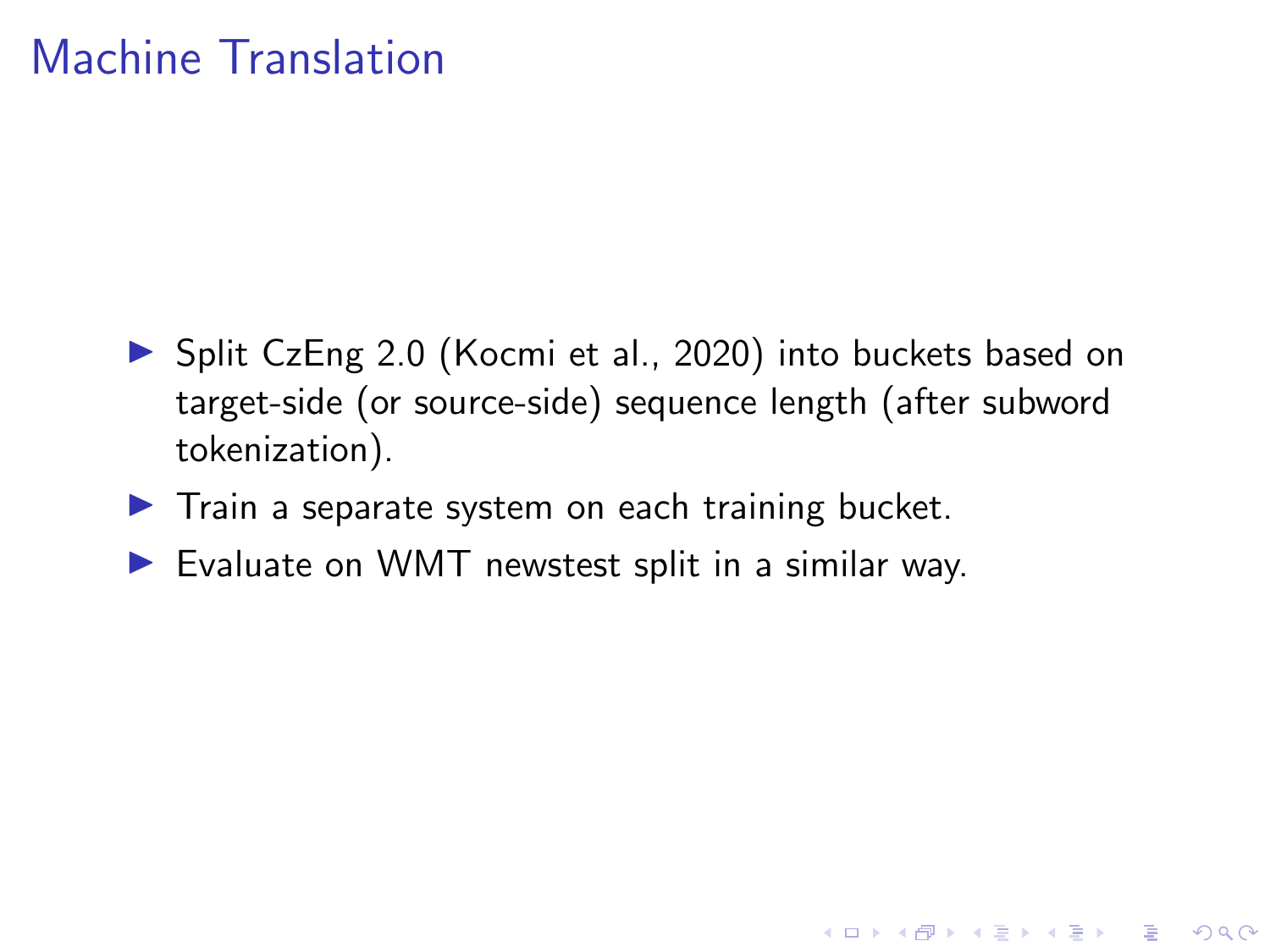# Machine Translation: Results (Target-length Buckets)



 $\left\{ \begin{array}{ccc} 1 & 0 & 0 \\ 0 & 1 & 0 \end{array} \right.$  $\equiv$  $299$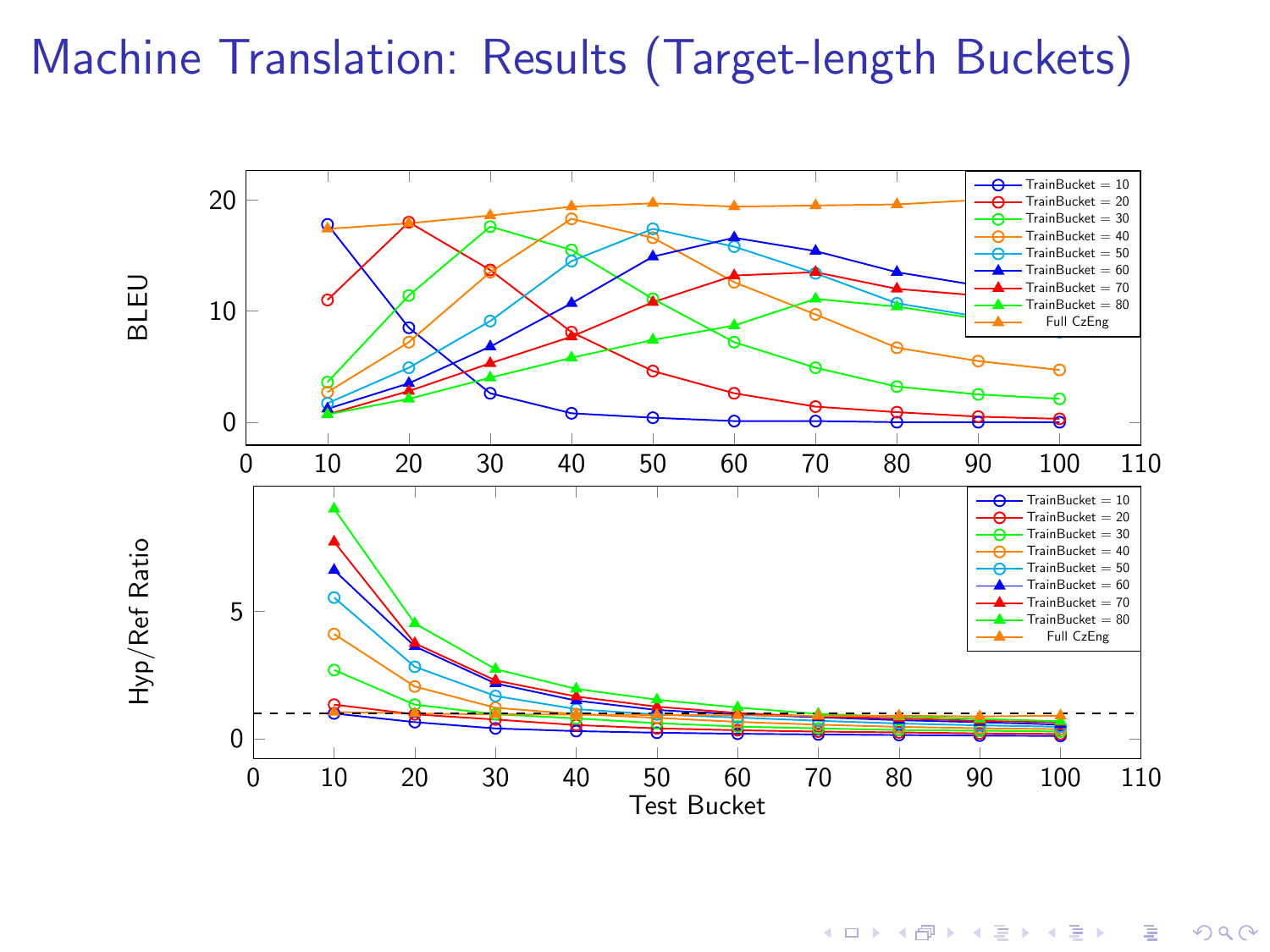### Machine Translation: Synthetic concatenated data

#### $\triangleright$  Create a synthetic 60-bucket data using concatenation of:

- $\triangleright$  6 x 10-bucket sentences.
- $\triangleright$  3 x 20-bucket sentences.
- $2 \times 30$ -bucket sentences.
- $\triangleright$  We concatenate consecutive sentence pairs (after shuffling).

**KORKARYKERKER POLO** 

 $\triangleright$  Compare with the system trained on 60-bucket data.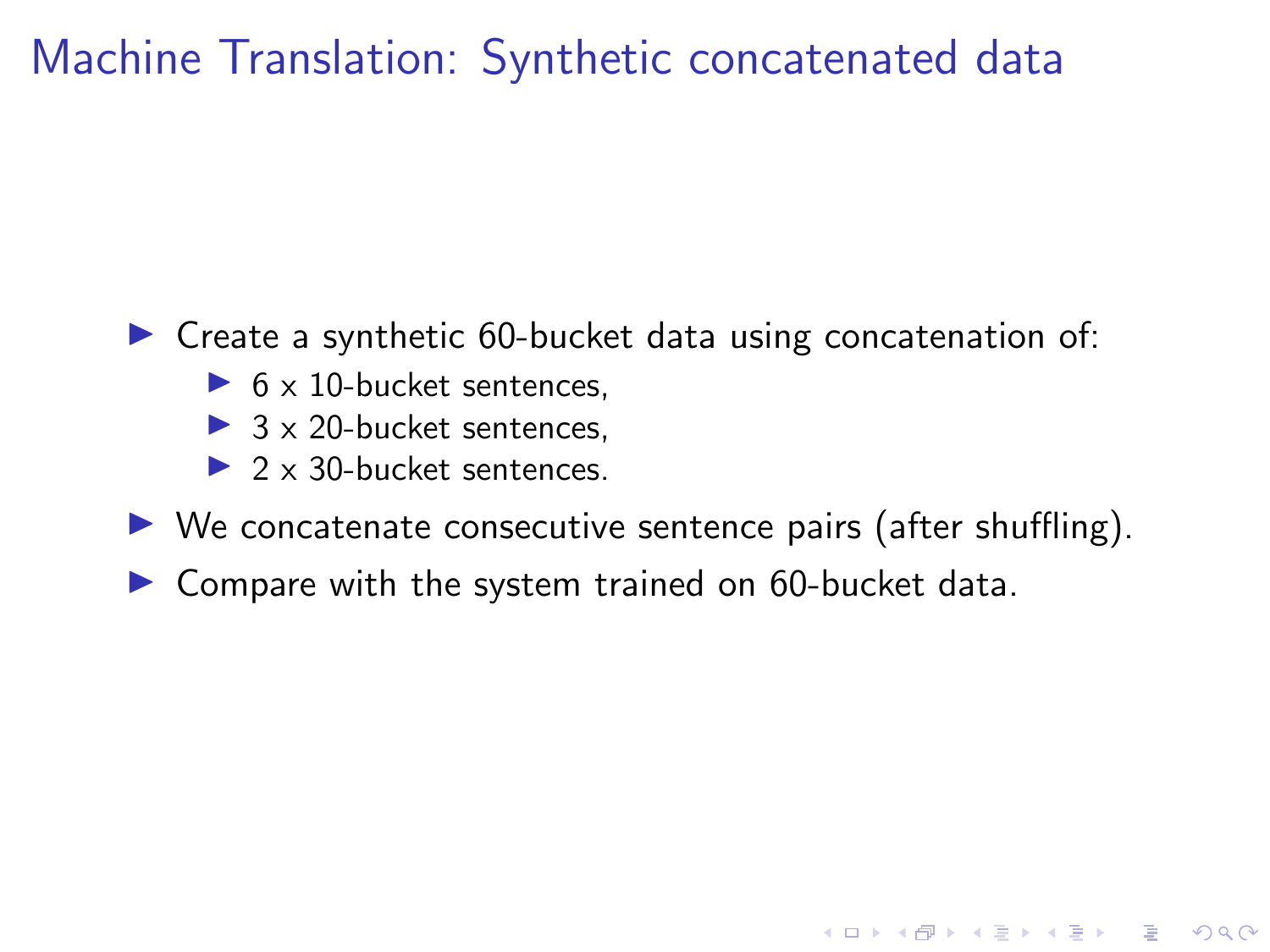# Synthetic Concatenation: Results (Target-length Buckets)



 $\left\{ \begin{array}{ccc} 1 & 0 & 0 \\ 0 & 1 & 0 \end{array} \right.$  $\equiv$  $2990$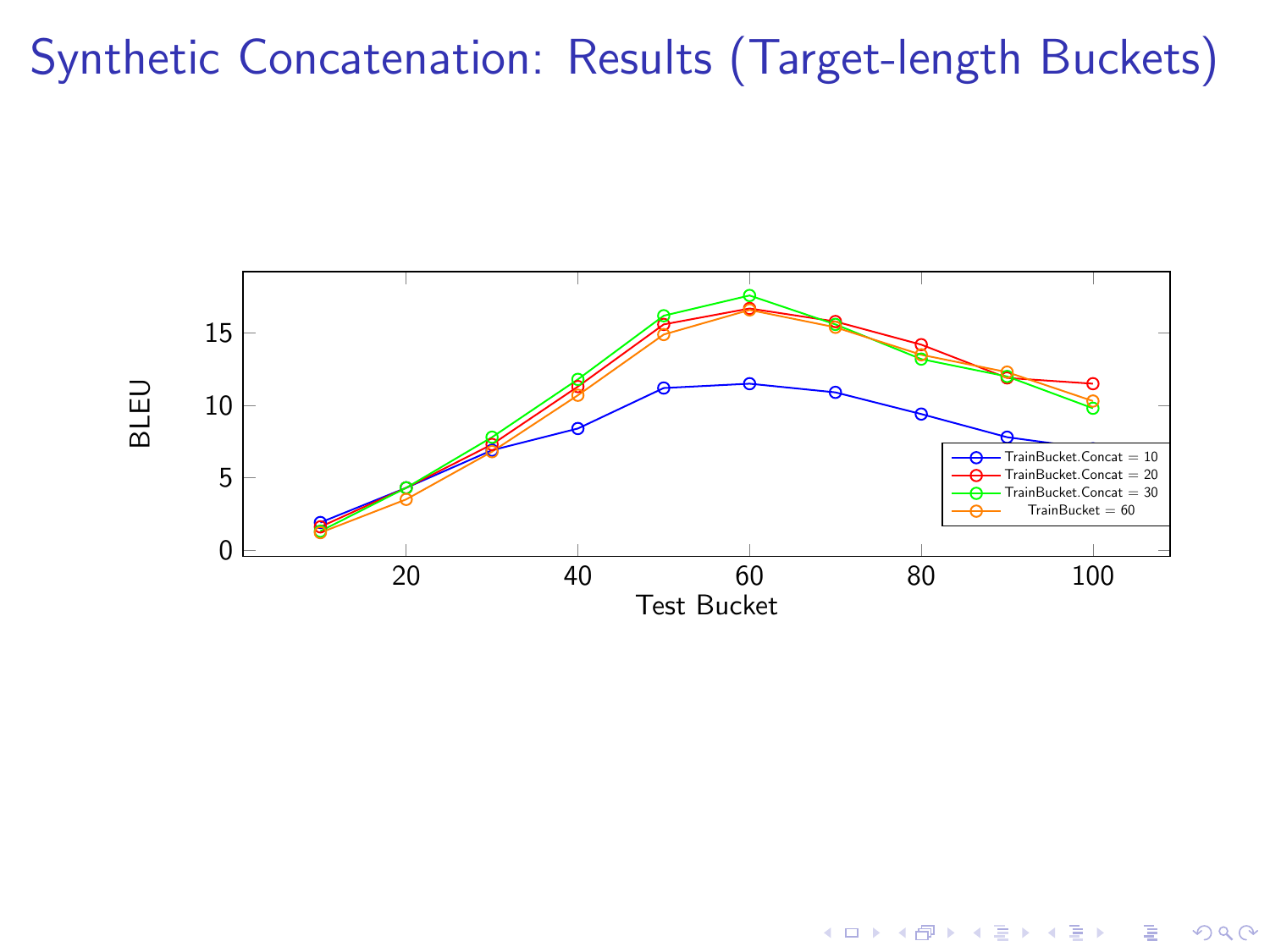### Machine Translation: Source-length Buckets



メロトメ 御 トメ 君 トメ 君 トッ 君  $299$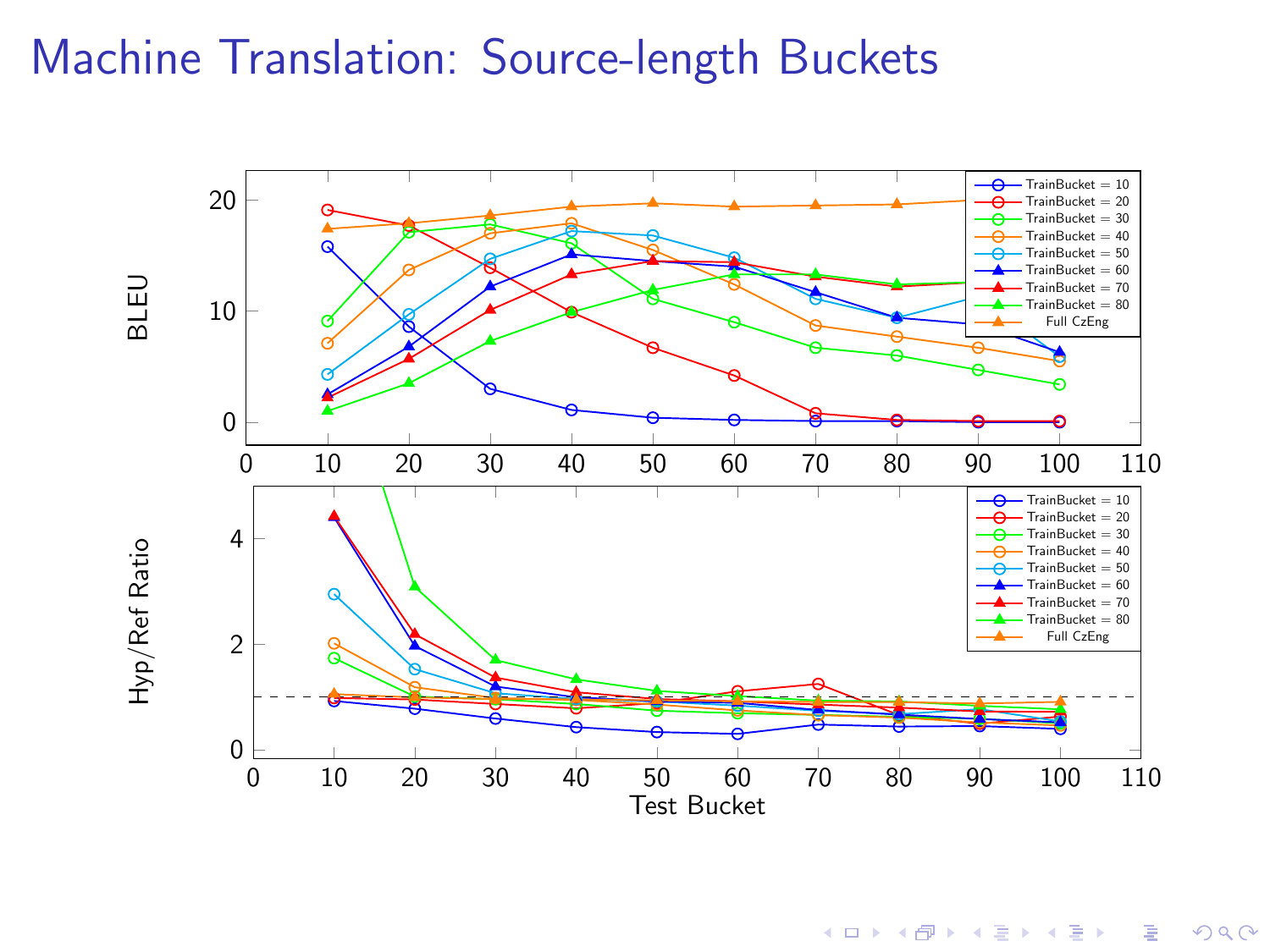#### Source-length Buckets: Target-length Distributions



Figure: Left: Train Distribution, Right: Test Distribution

 $\left\{ \begin{array}{ccc} 1 & 0 & 0 \\ 0 & 1 & 0 \\ 0 & 0 & 0 \\ 0 & 0 & 0 \\ 0 & 0 & 0 \\ 0 & 0 & 0 \\ 0 & 0 & 0 \\ 0 & 0 & 0 \\ 0 & 0 & 0 \\ 0 & 0 & 0 \\ 0 & 0 & 0 \\ 0 & 0 & 0 \\ 0 & 0 & 0 \\ 0 & 0 & 0 \\ 0 & 0 & 0 & 0 \\ 0 & 0 & 0 & 0 \\ 0 & 0 & 0 & 0 \\ 0 & 0 & 0 & 0 & 0 \\ 0 & 0 & 0 & 0 & 0 \\ 0 & 0 & 0 & 0 & 0 \\ 0$ 

 $\mathbb{R}^{n-1}$  $2990$